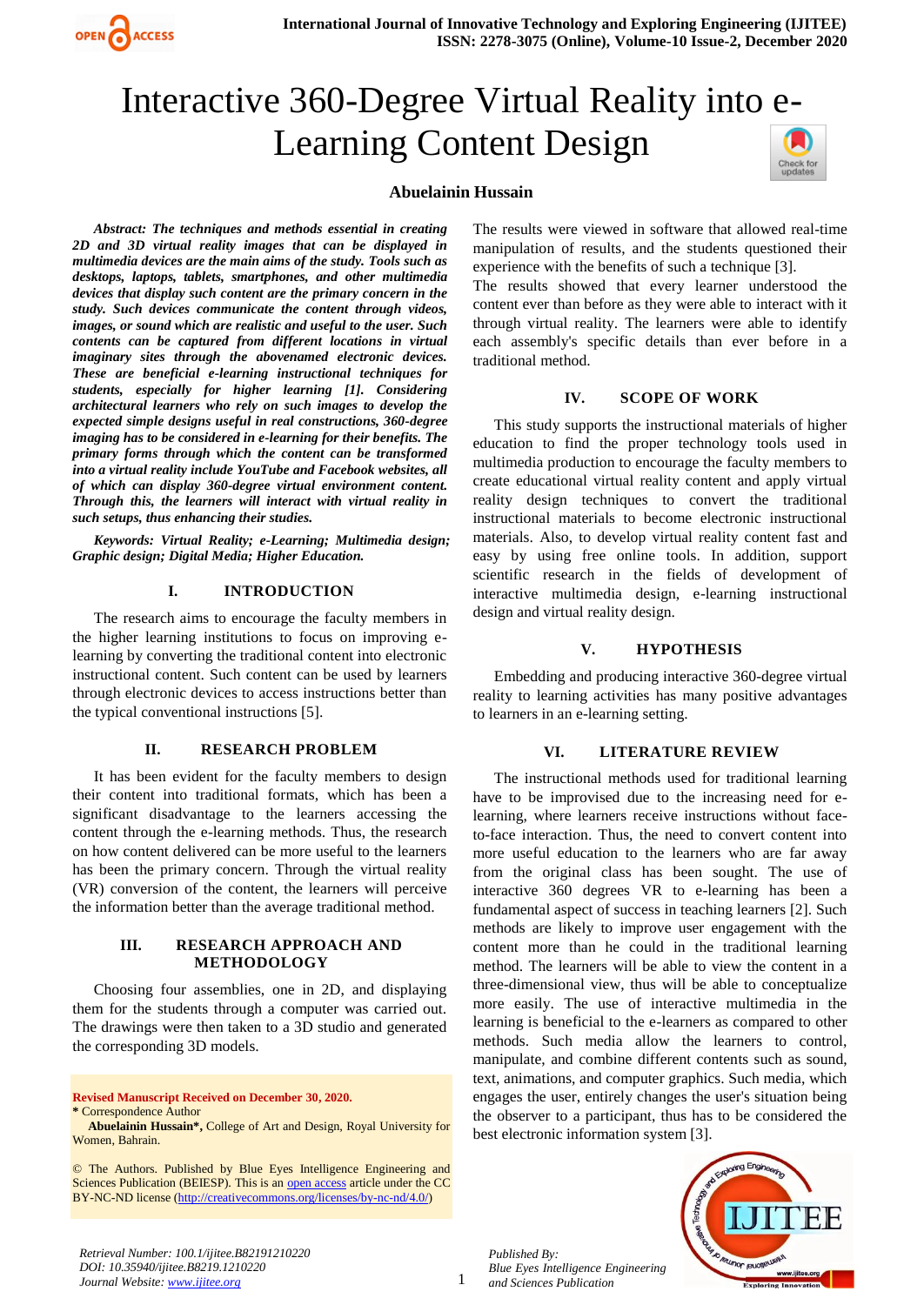The virtual reality, which is also conveyed by the interactive media, creates a situation whereby the learners can observe the image as it appears in the real natural setup through interactive media.

The e-learning authorizing tools in the market include an articulate storyline, which can create visually exciting information such as storytelling, simulations, and gamification. Articulate rise 360 has two authorizing tools, which include storyline 360 and Rise 360. Adobe captivates 2019 is another tool that is still among the best authoring tools [4]. Others include Lectora Inspire 19, iSpring Suite9.7, and easy generator, which is popular nowadays in the e-learning industry.

Samples of VR 360 degree Include web-based interactive 360-degree, which has capabilities of forming virtual reality studio and used in architectural designs, YouTube 360, which can create virtual reality for videos creating the best experience for the users [5]. Face book 360 degrees has the capability of showing photos in three dimensions and videos as well. 3D VR 360 can produce 360-degree images and videos, thus also used in electronic learning.

## **VII. HARDWARE AND SOFTWARE**



**Fig. 1 Figure 8.1 Hardware and software** 

Hardware and software used in 360 degrees VR project include gear headset with controller, smartphone with VR player app, Gear 360 camera with the controller, Face book sorround360.

## **VIII. FIELD STUDY**

#### **A. Web-based interactive 360-degree**



**Fig. 2 Web-base 360-degree display devices**

Web-based interactive 360-degree was used in the study of construction safety to improve the learning methods used in safety rules, which are traditional and lack to deliver well in most cases. The images and videos taken for learning were interactive, and learners could learn better with such videos and pictures in their phone devices, thus boosting conceptualization. Such a virtual field trip should be considered as it showed better learning experiences.

## **B. 360-degree for YouTube**

360-degree for YouTube is another method that can be applied in e-learning due to virtual reality features that can be streamed through it in the form of graphics and videos. In a study carried on by YouTube, learners were given the assignment to view some pictures and videos [3]. They were to compare the images they viewed with other print formats and to show some differences. Most of the learners proved that the 360 degrees for YouTube were very interactive and appeared more real than those in the print format. It was a realistic representation, and the images could be viewed from all sides, thus making understanding better.

#### **C. 360-degree for Facebook**

360-degree for Facebook was used in a study to navigate if it could be used by learners to improve their learning compared to the traditional methods. A group for e-learning was made, and discussions were made online together with the videos and other images streamed through 360 degrees for Facebook learners [2]. The study showed excellent improvement for the learners after assessment. 360-degree for Facebook is essential and can transform learning to be more exciting and improved virtual reality.

#### **IX. 360 DEGREE PANORAMA PRODUCTION**



**Fig. 3: 360-degree panorama production Framework**

*Published By: Blue Eyes Intelligence Engineering and Sciences Publication* 



*Retrieval Number: 100.1/ijitee.B82191210220 DOI: 10.35940/ijitee.B8219.1210220 Journal Website: www.ijitee.org*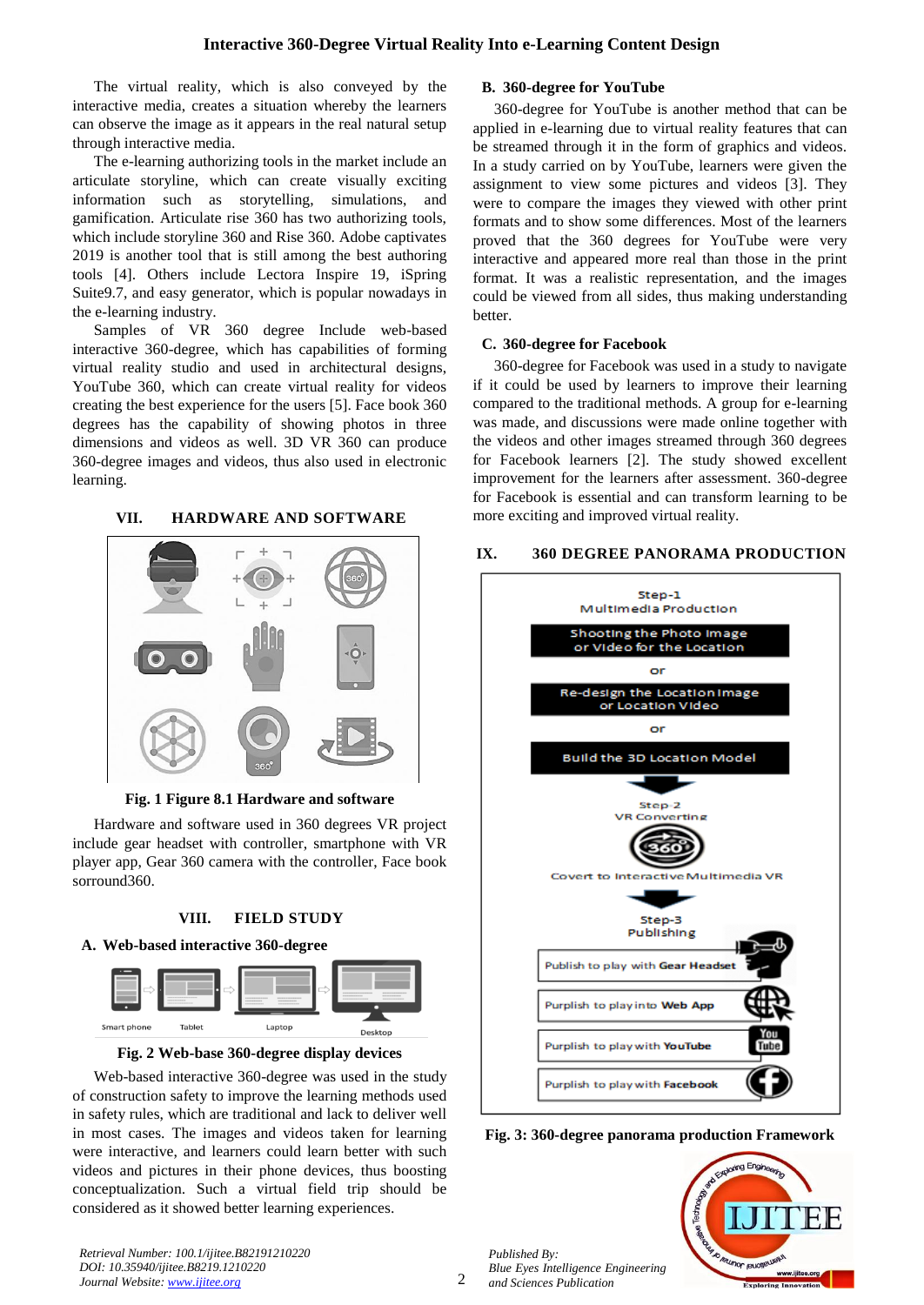

The panorama production framework starts with shooting 360-degree videos or images or changing the image/video location or building a location model for the 3D object. The second step is the conversion of the image/video to interactive multimedia VR. The third step entails publishing the image/video to play it in a web app, YouTube, Facebook, or gear headset learners [2]. The last is to embed the content to e-learning or transferring it to a learning management system (LMS).

#### **X. PRACTICE FOR HOW TO EMBED 360 DEGREE IN E-LEARNING CONTENT DESIGN**

In this practice, we using the Learning Management System LMS "Moodle" and we applied the following steps to produce and embed the 360-degree into learning course activates by using HTML editor.



**Fig. 6 Interactive 360 Degree VR for e-Learning content**

## **A. Interactive 360-degree Photos**

For photos, by using "Momento360" free online software [\(https://www.momento360.com\)](https://www.momento360.com/) the easiest way to make the most of all your 360 images and videos through upload, view, and share your 360 photos and videos all in one place, all from your browser. Share 360s easily with who you want, how you want. No app or signup required, so nobody gets left out. You can embed them on your online course content too. Step into your 360 photos and videos with Virtual Reality. Momento360 supports Google Cardboard and Gear VR, with more on the way.

#### **B. Interactive 360-degree Videos**

For video we can upload to YouTube and copy share embedding text into LMS by using HTML Editor and you can use Cardboard for paly interactive 360 video. Please visit this sample:<https://youtu.be/r8-6Z1Efgzg> 360-degree videos are videos that allow the viewer to look in all directions. We also speak of immersive videos", since the user is completely immersed in the virtual world presented to them.

It is deemed an interactive medium since the user can

decide where to look for themselves. But that's not the only reason: A virtual reality app can also integrate interactive hotspots that the user can select within this application, such as web links, videos or texts. 360-degree videos are most impressive when viewed with VR glasses (Head Mounted Display). However, you can also watch such 360 degree videos in a web browser or on social networks. Watch VR180 and 360-degree videos with Google Cardboard or another for an immersive virtual reality experience with Cardboard and the YouTube mobile app.

#### **C. Interactive 3D Virtual Reality**

By using "Skechfab" free online software [\(https://sketchfab.com\)](https://sketchfab.com/) the easiest way to make Interactive 3D VR 360 and based on this research aims, by using the software "Autodesk 3Ds Max" and online VR player "Sketchfab.com", we created a simple project for public building example "school building" with Interactive Multimedia buttons. In this project we found the following design and implementation process mentioned in Figure 11. Please visit this example:

[https://sketchfab.com/models/42182ef26317483486f106](https://sketchfab.com/models/42182ef26317483486f1066e99ad6f3b) [6e99ad6f3b](https://sketchfab.com/models/42182ef26317483486f1066e99ad6f3b)

#### **XI. HOW TO CREATE 3D VR 360°?**

After building 3D modelling in 3Ds MAX(Autodesk), we are only a few steps away to create a 360° panorama by the following steps:

In this tutorial, you learn to render a 360° Panorama of your 3D scene that you can view on your mobile device or with the help of a Google Cardboard.



**Fig. 7 3Ds Max - CREATE 3D VR 360°**

Step One: set the virtual camera at a desired (central) position, the camera height is advised to be at eye level for viewer's comfort, point the camera to the most interesting view and set up camera position.

Step Two: configure your render setup 2: 1 (width 6000 px: Height 3000 px) Ratio for a reasonable quality, make sure it's at least 6000:3000 resolution and configure render set up.

Step Three: render (higher the resolution, longer the rending time) render you can upload your work to (https://veer.tv) to view on web, Mobile App, or with a VR goggle setup.

Please watch this tutorials: <https://youtu.be/ztyEX64fzzE>



www.ijitee.org

**Jerunor jeriotis** 

*Published By: Blue Eyes Intelligence Engineering and Sciences Publication* 

*Retrieval Number: 100.1/ijitee.B82191210220 DOI: 10.35940/ijitee.B8219.1210220 Journal Website: www.ijitee.org*

3